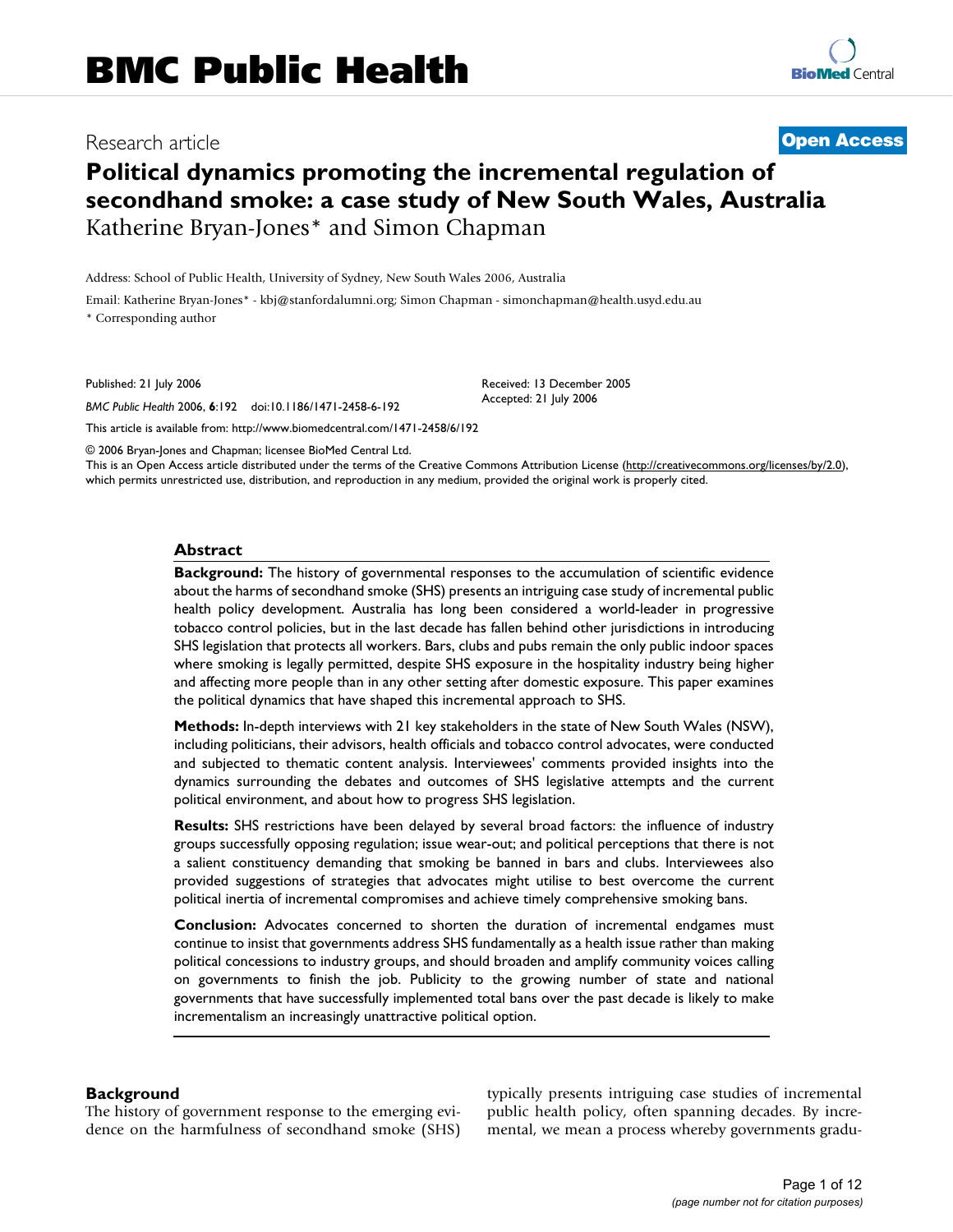ally introduce restrictions on smoking in particular settings rather than acting to simultaneously introduce smokefree requirements in all enclosed public places where a duty-of-care toward employees, patrons or the visiting public can be demonstrated to exist. Incremental policy acknowledges that SHS should be controlled because of its health consequences, but effectively gives priority to protecting workers and citizens in certain contexts while permitting exposure to continue in others. The most usual pattern features the introduction of smokefree public transport, followed by office and indoor workplace restrictions, then smokefree restaurants and finally bars (pubs, taverns) and gambling venues. Incremental policy is not predicated on arguments that exposure in the areas of priority implementation is more severe or affects more people and is thus deserving of more immediate control than in the later regulated areas. Indeed, exposures in bars are among the highest recorded [1]. Instead, other cultural, economic and ideological factors are publicly invoked by policy makers and legislators to justify the delays [2].

SHS policy, while typically implemented by health authorities, is thus not "rolled out" according to rational risk reduction priorities, but as a form of regulatory paradox where those least severely exposed are the first to be protected, while those most exposed (bar and gambling venue workers) are the last. This incrementalism has been ridiculed as "half pregnant" policy [3] reflecting neo-Dickensian occupational health values whereby bar and casino staff are denied legal protections that are enshrined in law for all other indoor workers, restaurant staff and patrons, the relatively transient passengers of public transport and even elevator passengers.

In this paper we examine the recent history of incremental legislation to introduce smoke-free indoor environments in the most populous Australian state of New South Wales (NSW). Australia has one of the world's most advanced tobacco control programs [4,5] and has seen smoking prevalence fall lower than any other comparable nation, with daily smoking in those aged 14 and over now being 17.4% nationally, and 16.5% in NSW [6]. In Australia, legislative and regulatory power to control smoking in workplaces, public places and on public transport lies with the six state and two territory governments. The federal (national) government can control smoking only on federally controlled areas, such as airports and airlines. Almost all public policy debates on SHS have therefore occurred at the state level. A comprehensive outline of NSW and Australian SHS policies can be found in our detailed report [7].

In NSW, restrictions on smoking were first introduced on public transport in 1976 because of concerns about passenger comfort, and in cinemas and public halls in 1977 because of concerns about fire hazards (see Table 1). Public debate and policy change premised on SHS being a health risk to non-smokers did not commence until the 1980s.

The 1981 publication of Hirayama's Japanese study [8] on lung cancer in non-smoking wives of smokers caused a watershed in public policy about public tobacco use. Its publication saw a rapid escalation in scientific attention to the potential dangers of exposure to SHS. Australia's peak health and medical advisory body, the National Health and Medical Research Council, was one of the first of its kind in 1986 to review the accumulating evidence and recommend controls on smoking [9]. By 1987, passive smoking had become the leading topic receiving news coverage in all reportage on smoking matters [10], and remains so today [11].

Landmark events and reports generating widespread news coverage in the past two decades included legal actions brought by workers exposed to SHS, a successful but protracted court case brought against the Tobacco Institute of Australia for publishing a misleading statement about SHS [12] and debate surrounding attempts to introduce smokefree workplaces and bans on smoking on airlines.

After several failed legislative attempts (via private members' bills) to ban smoking in public places and workplaces in the early and mid-1990s, the NSW government passed the *Smokefree Environment Act 2000*, in time for the Sydney Olympics, banning smoking in enclosed public spaces, including restaurants and the dining areas of pubs and clubs. This law met little resistance, and was popular with the public [13].

Since at least 2001, NSW senior politicians have been quoted as saying that smoking bans in all workplaces are "inevitable" [14]. However, unlike the recent responses of the Irish, Norwegian, British and New Zealand governments to ban smoking in all public places, the NSW government has not responded to this "inevitability" with timely and comprehensive legislation; it instead continues to effectively exempt bars and clubs from a total ban. In early 2005, a final date for a complete indoor smoking ban in bars and licensed clubs was set for adoption in July 2007, although intense lobbying from the hospitality industry resulted in the government adopting a definition of an "enclosed space" that will allow smoking in areas that are up to 75% enclosed [15].

The pattern of bars being the "last bastion" to be addressed in smokefree air legislation appears to have no exceptions anywhere in the world where smokefree legislation has been introduced. The protracted paradox of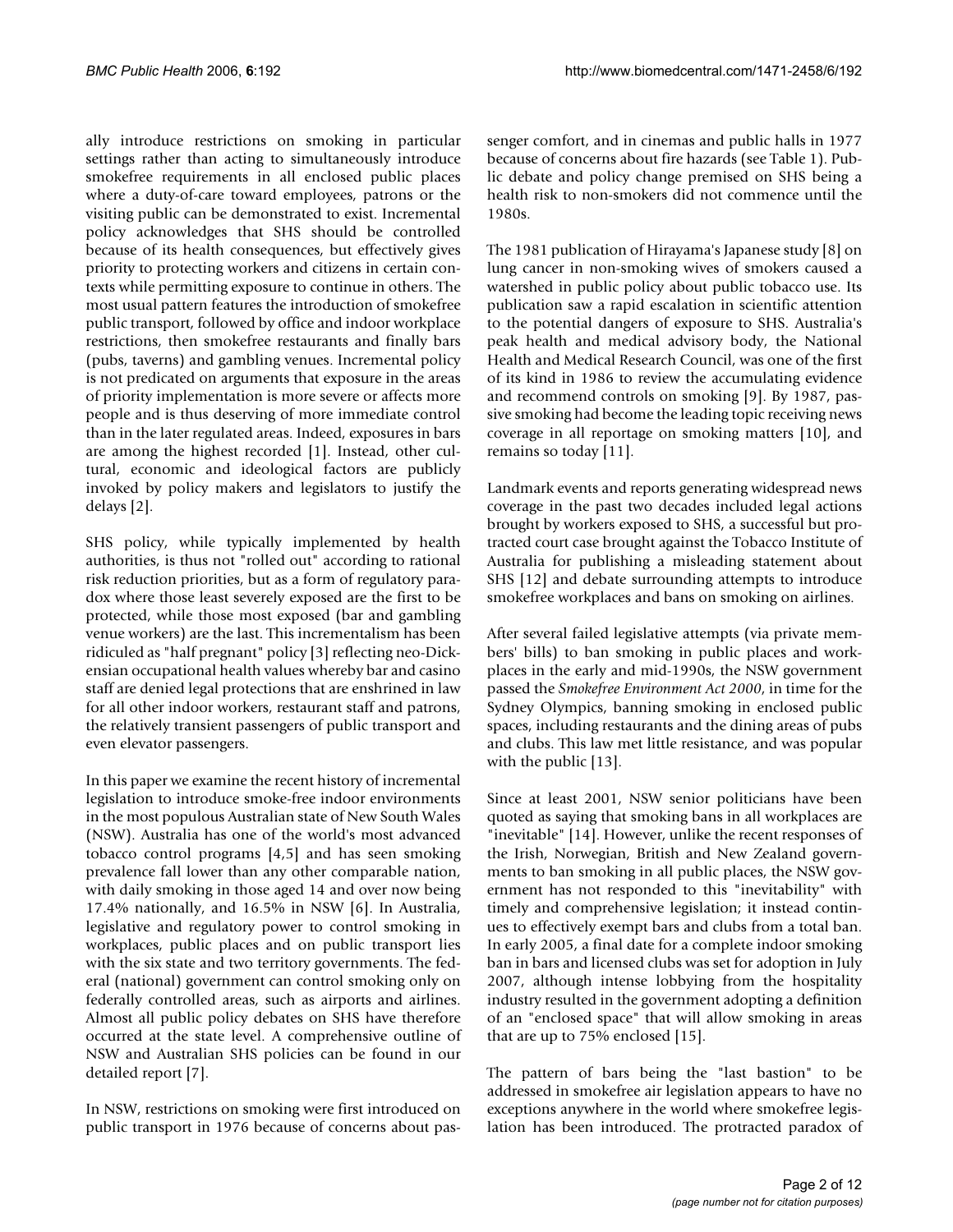|  | Table 1: Timeline of NSW government responses to secondhand smoke (SHS) |  |  |
|--|-------------------------------------------------------------------------|--|--|
|--|-------------------------------------------------------------------------|--|--|

| Year        | <b>Actions</b>                                                                                                             | <b>Notes</b>                                                                                                                                                                                                                                                                                                                                                                                                                                                                                 |
|-------------|----------------------------------------------------------------------------------------------------------------------------|----------------------------------------------------------------------------------------------------------------------------------------------------------------------------------------------------------------------------------------------------------------------------------------------------------------------------------------------------------------------------------------------------------------------------------------------------------------------------------------------|
| 1970s       | Smoking banned on NSW buses and suburban<br>trains, and in cinemas, theatres and public halls.                             | Smoking banned for comfort reasons.                                                                                                                                                                                                                                                                                                                                                                                                                                                          |
| 1983        | NSW Occupational Safety and Health Act 1983                                                                                | Law obligates all employers to ensure that their employees are not exposed to health or<br>safety risks at work. Smoking not specified in Act.                                                                                                                                                                                                                                                                                                                                               |
|             | First NSW Parliamentary motion to ban<br>smoking in workplaces and public places<br>introduced as a private members' bill. | Parliament adjourned without addressing the motion.                                                                                                                                                                                                                                                                                                                                                                                                                                          |
| 1992        | Smoking banned on NSW intercity trains<br>Scholem vs NSW Department of Health decided                                      | Smoking banned for comfort reasons.<br>NSW court handed down the world's first jury verdict on an employer's negligence in<br>regard to passive smoking.                                                                                                                                                                                                                                                                                                                                     |
| 1993        | Occupational Health and Safety (Smoke-Free<br>Indoor Air) Amendment Bill proposed as a private<br>members' bill            | The Bill sought to amend the 1983 Occupational Health and Safety Act to include explicit<br>statements to ban smoking in all indoor workplaces, including bars and restaurants, and<br>included a 12 month phase-in period. The AHA lobbied extensively against the bill and it<br>was not supported by government.                                                                                                                                                                          |
|             | NSW Parliament House Smoke-Free Environment<br>Act passed                                                                  | The Act banned smoking in the NSW Parliament House, but was ignored by some<br>Members of Parliament.                                                                                                                                                                                                                                                                                                                                                                                        |
| 1995        | NSW Passenger Transport Act 1995                                                                                           | Amendments prohibited smoking on buses, ferries, taxis, and some private hire vehicles.                                                                                                                                                                                                                                                                                                                                                                                                      |
| 1997        | NSW Passive Smoking Taskforce<br>recommendations released                                                                  | Taskforce convened by the NSW government consisted of NSW Department of Health<br>bureaucrats, health advocacy groups, academics, and hospitality association<br>representatives from restaurants, clubs and hotels.<br>The taskforce recommended that the government ban smoking in all public places,                                                                                                                                                                                      |
|             |                                                                                                                            | including restaurants, bars and clubs. The only dissenting member was the AHA.                                                                                                                                                                                                                                                                                                                                                                                                               |
|             | NSW Smoking Regulation Act 1997 passed                                                                                     | The Act banned smoking in public places, but was virtually ineffective because bans were<br>not to be implemented until five years after the Department of Health had established<br>ventilation air quality standards.                                                                                                                                                                                                                                                                      |
| 1999        | NSW Rail Safety Regulation 1999                                                                                            | Smoking banned on any NSW train or covered train platform.                                                                                                                                                                                                                                                                                                                                                                                                                                   |
| 2000        | NSW Smokefree Environment Act 2000 passed                                                                                  | The Act banned smoking in enclosed public spaces, including restaurants and the dining<br>areas of pubs and clubs. Although the original Bill included bars and clubs, these venues<br>were exempt from the final act.<br>When passed, the NSW Smokefree Environment Act was the most comprehensive SHS                                                                                                                                                                                      |
| <b>2001</b> | Sharp v Port Kembla Hotel & RSL Club law suit<br>verdict                                                                   | state law in Australia.<br>A non-smoking bar attendant who developed throat cancer after 11 years of<br>employment at a club was awarded \$500,000 damages                                                                                                                                                                                                                                                                                                                                   |
| 2003        | "Share the Air" voluntary agreement brokered<br>with NSW club, pubs and hotels and NSW<br>government                       | A Government and industry working group agreed that pubs and clubs will provide at<br>least one smokefree bar and a 1.5 m no-smoking zone around bar areas. The NSW<br>government promises to introduce formal legislation within a year.                                                                                                                                                                                                                                                    |
| 2004        | NSW Smokefree Environment Amendment Act<br>2004 passed                                                                     | All enclosed areas of hotels, clubs and nightclubs that are open to the general public<br>must be completely non-smoking by July 2007, as well as all areas of the Sydney casino,<br>with the exception of private gaming rooms.                                                                                                                                                                                                                                                             |
| 2005        | First phase of NSW Smokefree Environment<br>Amendment Act 2004 came into effect January 3,<br>2005                         | This phase replaced and formally legislated the voluntary "Share the Air" agreement.<br>If a venue has:<br>. More than one bar, then one bar should be non-smoking.<br>• More than one of the same type of gambling area, then one of these should be non-<br>smoking.<br>• More than one recreational room that offers the same game or activity as another,<br>then one of these should be non-smoking.<br>Smoking is banned in all dining areas and at all counter and bar service areas. |
|             | Second phase of NSW Smokefree Environment<br>Amendment Act 2004 came into effect July 4,<br>2005                           | In a multi-room venue smoking allowed in a maximum of one room. The smoking room<br>must not exceed 25% of the total combined area of the venue.<br>If a venue consists of a single room, then smoking permitted in up to 25% of that area.                                                                                                                                                                                                                                                  |
| 2006        | NSW Smokefree Environment Amendment Act<br>2006 passed                                                                     | The government amended the 2004 Act to adopt a definition of an "enclosed space" that<br>will allow smoking in areas that are up to 75% enclosed in hotels, clubs and nightclubs.<br>The Act is to be implemented in July 2007.                                                                                                                                                                                                                                                              |

those most exposed being the least protected, together with interest in how the hospitality industry – often with backing from the tobacco industry [16] – has succeeded in resisting smoke bans in spite of the risks posed particularly to its staff, makes this a compelling subject for study. With each year that bars avoid smokefree legislation, further evidence accumulates about indoor air quality in bars [17], bar workers' SHS exposure [1,18] and their improved respiratory health when their workplaces go smokefree [19]. Similarly, as the community's experience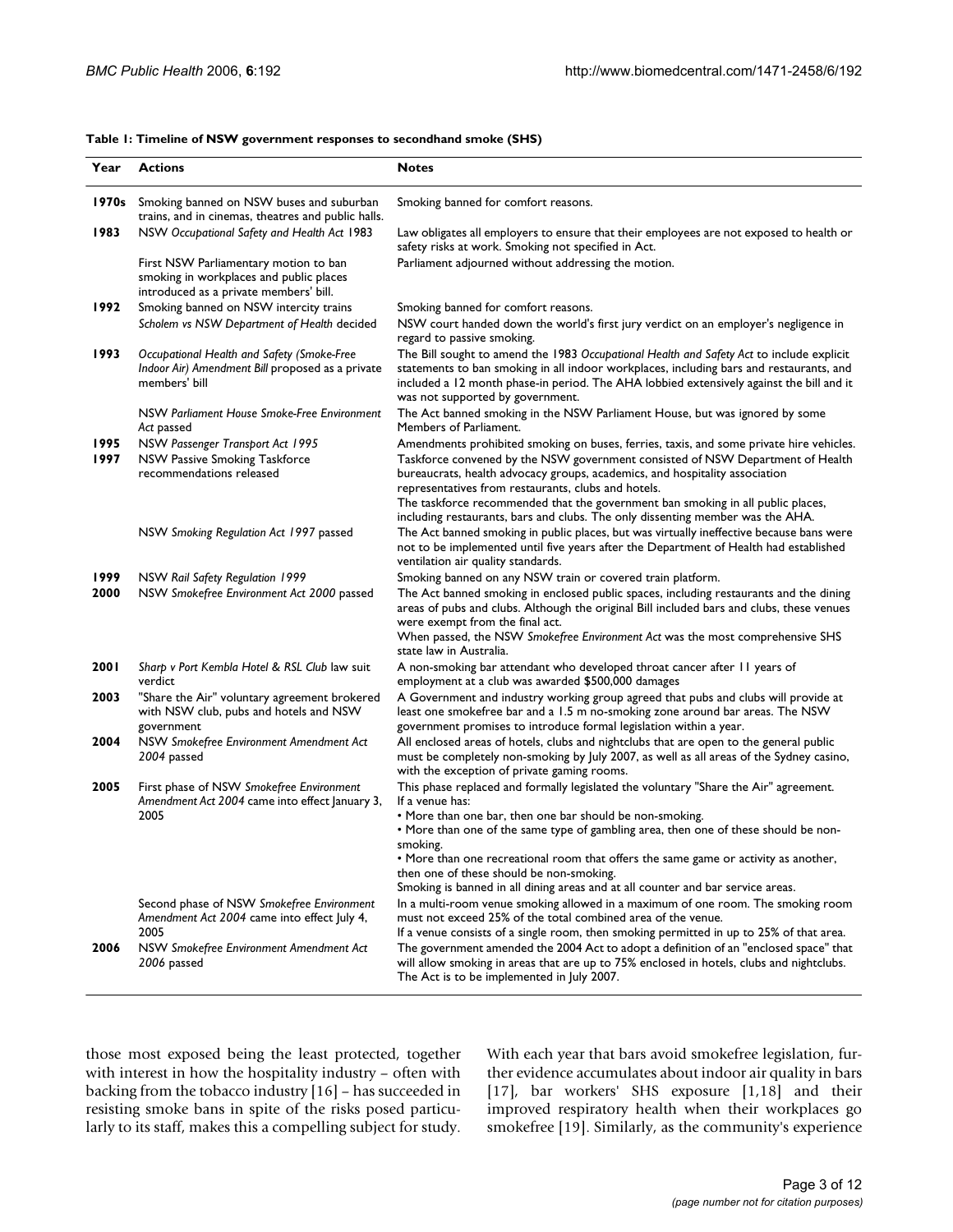of smokefree workplaces, restaurants and public transport becomes ever more routine, public support for smoking bans to be extended to bars also increases[20]. A large body of research has also accumulated showing either positive or negligible economic impacts on bar earnings following bans [21].

Notwithstanding this accumulating evidence, interest groups seeking to prevent and delay the introduction of smokefree bars have often succeeded in their objectives [22-27]. In Australia, the tobacco industry has a long history of attempting to discredit studies showing the harms of SHS [28] or circumvent smoking bans [29]. The *Australian Hotels Association* (AHA) and *Clubs NSW* have now replaced the tobacco industry as the dominant public voice opposing smoking bans in Australia [2]. Having acknowledged direct support from the tobacco industry, the AHA's opposition to bans is a classic example of the tobacco industry's "third party strategy" in action [30].

This paper examines the factors that key stakeholders in NSW believe characterise the policy development process of SHS legislation, and provides suggestions of what strategies might best accelerate the current political inertia of incrementally addressing the issue of smoking in bars and clubs.

# **Methods**

Data were gathered from interviews with key stakeholders who played a central role in or could provide insight into the development of various SHS restrictions in NSW over the past two decades. A total of 29 key individuals or organisations were invited to participate in this study, resulting in 21 participants. In-depth semi-structured interviews were conducted between February and April 2003 and each lasted between 1–1.5 hours. Participants included a cross-section of current and former politicians (6), political advisors (2), current and former senior health bureaucrats (5), tobacco control advocates (6), and catering industry (1) and labour union (1) representatives. Participants have been classified by their current or most recent affiliation and have been de-identified for confidentiality reasons.

Interviewees were asked to comment on their role in the development or delaying of SHS legislation in NSW, to reflect on the dynamics surrounding the debates and outcomes of legislative attempts and to provide suggestions about what they believed might progress comprehensive SHS legislation on the political agenda today. All participants were given the opportunity to review and approve the transcripts from the interviews. De-identified transcripts are available upon request from the first author.

The first author conducted a primary content analysis of the interviews [31]. The second author read the transcripts and discussed the coding and themes with the first author to reach consensus. The authors also searched media articles, press releases, NSW Parliamentary Hansard, journal articles and personal archives. These documents provided context, history and background to SHS legislative attempts in NSW, corroborated interviewees' comments and gave voice to individuals or groups who did not participate in this study. Quotations were selected as representative of themes that emerged in the process of analysis. This study was approved by the University of Sydney Human Ethics Research Committee.

# **Results**

# *Inevitability and incremental advances*

*"I think most analysts would see that it's almost inevitable that it will finally happen, but the intriguing question is, what are the forces that are making it happen so slowly?" [health advocate]*

Interestingly, despite suggestions that SHS was "relatively unimportant" [bureaucrat] and had "never been a big issue" [politician] on any government's political agenda, a political advisor reflected that there were few issues that sparked as much political, media and community interest as the debate over smoking. Nearly every participant agreed that the "writing is on the wall" [political advisor] for bars and clubs to go smokefree. However, the consensus among supporters of smokefree legislation was that "nobody [in government] is prepared to take the plunge" [union representative], for the reasons outlined below.

Tobacco control supporters recognized that "as with a lot of progress in tobacco control, it rarely happens suddenly; in fact, it never happens suddenly" [advocate], and acknowledged that incremental changes were important first steps in the early days of SHS advocacy. However, with bar and club workers remaining exposed to SHS, advocates were frustrated that "the timeframe that [the government] outline [s] is less ambitious than any of us ever contemplated back in 2000. We thought that maybe it would be a few years at most" [advocate].

A ministerial advisor acknowledged advocates' frustration, but explained that other government priorities make "things move more slowly than you'd like them to." Another advisor admitted that it was no longer a question of *if* smoking should be banned in pubs and clubs via legislation, but rather a question of *when* and *how* the government would act. However, this advisor suggested that, while it was clear that removing smoke from workplaces was the right health decision, SHS was a politically challenging issue that would not be fixed quickly. Instead, politicians and advisors indicated that incremental advances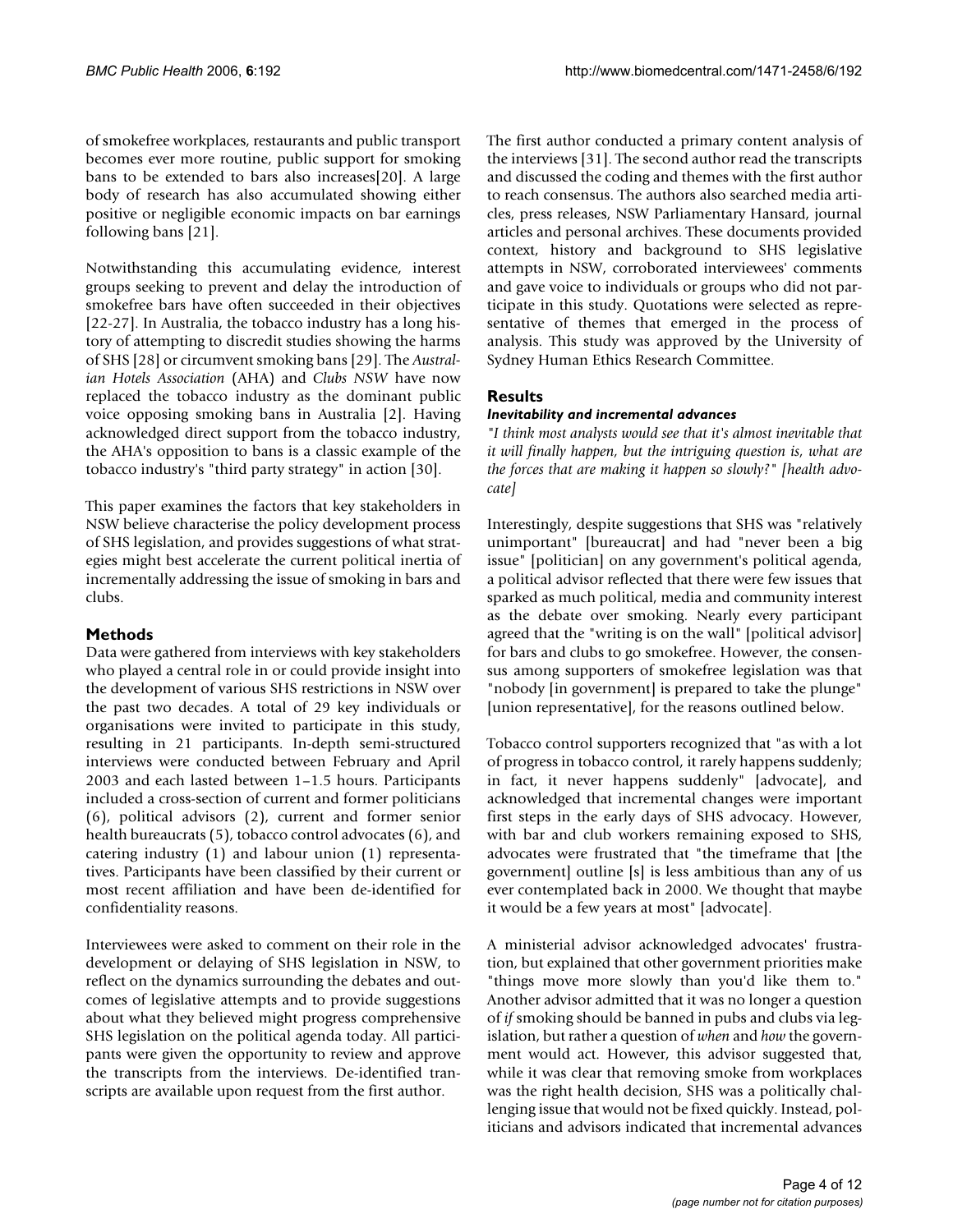and compromises between various stakeholders are "the only way government can work" [political advisor] because of the government's need to take into account a variety of stakeholders. These interviewees also suggested that incremental change is "not unreasonable" [politician] because it "allows the community to go with you" [politician].

Because of the government's desire to balance various issues and stakeholders, politicians and advisors suggested that health advocates who are open to compromise and incremental progress will more likely be heard and received by the government. However, advocates felt challenged by this position because "if you just sit back and are nice to politicians all the time, does that really get you anywhere?...Somehow you've got to tell them that 'more needs to be done and that hasn't gone far enough"' [advocate] in protecting the public from SHS.

Advocates cautioned that incremental steps can slow progress towards comprehensive bans and contribute to the sense that an issue has been taken care of and, as a result, take some pressure off politicians to act more strongly. For example, several informants felt that compromises for smoke-free zones (such as no smoking within one metre of the drink service area) in bars and clubs were ways for the government to deal with SHS "politically" rather than "fundamentally" [advocate], by assuaging these industries but compromising health standards.

#### *Competition for the agenda with immediate issues*

*"I think that deep down they know it's the right thing to do, but that there are more immediate concerns, and I think that probably is what weighs more heavily on their minds." [advocate]*

When attempting to explain the reasons why SHS legislation has failed to attract political urgency, most informants agreed that acute health issues, such as hospital bed shortages, unavoidably take precedence on the political agenda. Since political terms are only four years long, some bureaucrats suggested there is not much political investment in preventive health measures, such as smoking restrictions, because health improvements may not be evident for many years. A former health minister explained that "you cannot escape today by focusing on tomorrow." While championing tobacco control "was seen to be providing leadership and bringing some vision to the portfolio, from the negative view, it could be seen as taking time away from... [more] pressing issues."

Advocates proposed that one difficulty in raising the profile of SHS has been that "the idea of chronic exposure... is a difficult concept for people to take on board" [advocate]. While interviewees across the political spectrum

acknowledged that the scientific evidence shows SHS is a health risk, tobacco control proponents indicated that they must still battle "an underlying sense of disbelief that [SHS] couldn't be as dangerous as everyone is saying" [advocate]. Because people do not often immediately become ill from SHS, advocates have found the dangers of SHS "a very difficult story to sell" [advocate] to both the public and politicians. Another advocate suggested that smoking was banned in workplaces and airplanes because people viewed involuntary exposure in a small environment as unacceptable; however, there is a sense that people choose to go to bars and, thus, are voluntarily exposed.

#### *Issue wear-out and sense that tobacco control has been "done"*

*"To use a transport analogy, it's a bit like putting a road through the mountains, and now we're down to curbing and guttering the highway. But putting the road through is the important thing." [politician]*

Interviewees across the political spectrum also agreed that issue wear-out was inhibiting the attention given to SHS as a relevant and urgent issue. One advocate suggested that the biggest threat to advocates' success of achieving smoking bans in pubs and clubs was "a strong sense...that tobacco has been 'done"' by both members of the political and public health communities. Most informants indicated that politicians probably feel that they have already addressed the issue adequately, since most workers are now protected, and that they are content that "there are a few things to tidy up, but there are more important issues to worry about at the moment" [politician].

Tobacco control advocates also commented that issue wear-out has made it difficult to be heard by politicians or political advisors because the arguments and stakeholders surrounding the issue on both sides have remained the same. One advocate proposed that "unless you've got something new to say, [politicians] are not that interested." However, the challenge recognised by many interviewees, regardless of their affiliation, was that there was not much new to say on either side of the argument: health advocates cite the health evidence showing the harms of SHS, the economic studies from other jurisdictions showing that businesses are not harmed by bans and increasing public support, whereas the industry has attempted to keep SHS issues framed around economic losses and ideological arguments[2].

## *Power of industry opposition*

*"I just think there was a lot of political lack of will because the tobacco industry was still very active in its misinformation campaign, [and] that the hotels and others just kept saying 'Look, we'll go broke'*." [advocate]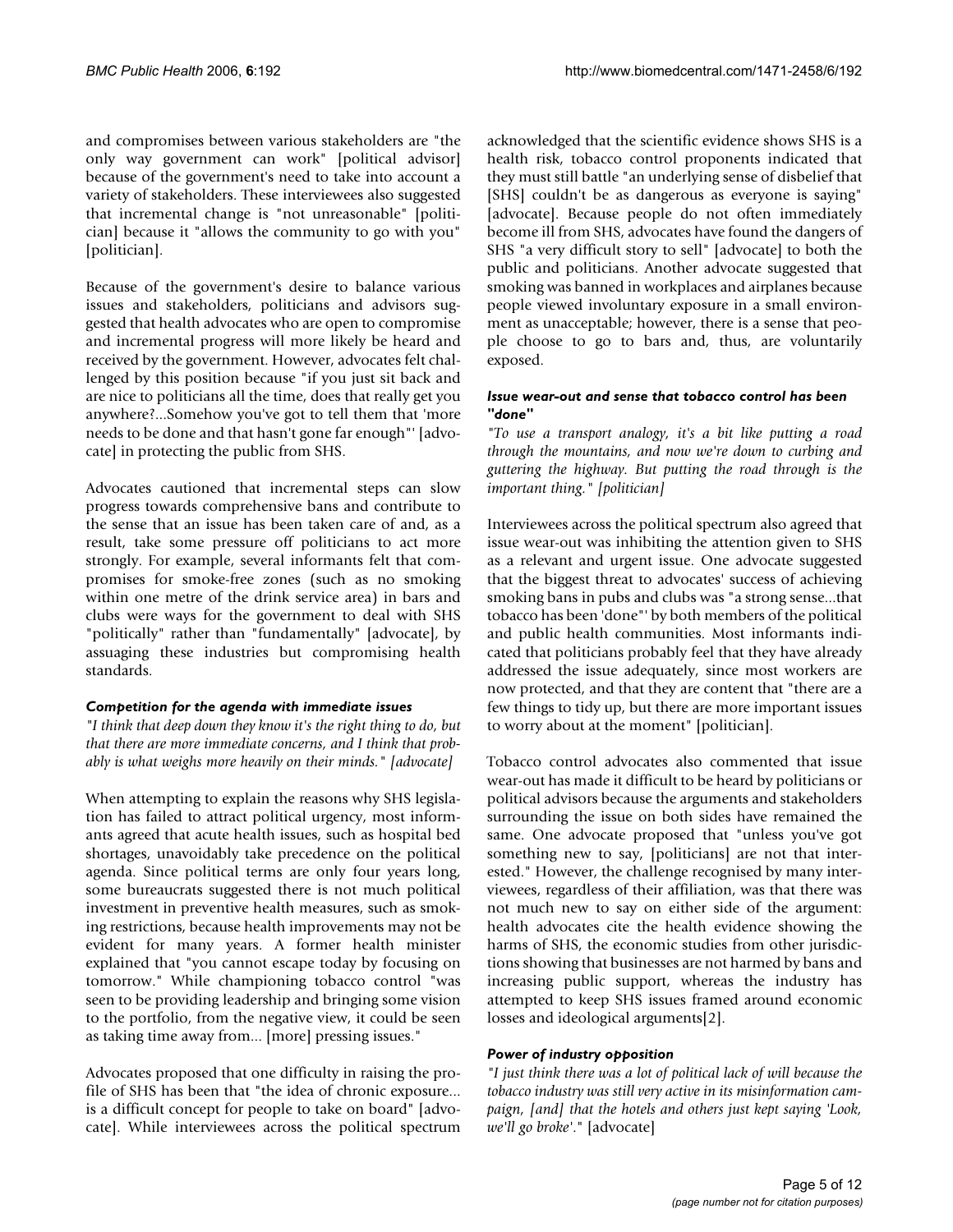Most interviewees acknowledged that the hospitality industry has played a significant role in the outcome of SHS legislation. Supporters of workplace smoking bans, including a representative from a restaurant industry association, expressed frustration with the level of influence that pubs and clubs have been able to wield in policy negotiations. These informants proposed that clubs and hotels have successfully avoided complete bans in their venues because they are "highly regarded" [politician] organisations that are "fairly important in the Australian context" [union representative]. Many important local identities tend to be hotel or club owners or associates and "that web of influence can be very important to politicians" [advocate]. A bureaucrat noted that, because of this influence, "there is a deeply entrenched view in government that there are no wins, and a lot of potential to lose, by tackling the bar situation."

Nearly all participants, including many of the politicians interviewed, reported their belief that the bar and club industries' political power was a reflection of financial donations to political parties. In contrast, the two political advisors were adamant that political donations played "zero" or "less of a role" than some advocates imagined. Instead, these political advisors suggested that the industries' influence with government is via the currency of job loss arguments – however spurious – because "if you make decisions that cost jobs, that's a very serious political issue" [political advisor].

Beyond these reasons, interviewees also suggested that the hotel and club industries have successfully promoted a pervasive sense in the community and among influential politicians that bars are somehow inherently "different" to other workplaces. Informants noted that bars are seen as a reasonable "last bastion" of smoking by many people, and that smoking in bars is "somehow emblematic of some form of Australian life that needed to be protected" [advocate]. Health bureaucrats, discouraged that their health-based policy advice is often ignored by politicians, reported that that because of industry lobbying the government was often more interested in a "comfort standard" [bureaucrat], such as ventilation systems and nosmoking zones that have been scientifically shown to be ineffective in reducing the health risk of tobacco smoke [32], rather than a comprehensive SHS ban.

## *Evidence is outweighed by economic, ideological and anecdotal arguments*

*"It's not that they're not persuaded by the evidence, it's just that those other forces outweigh what they're trying to do." [bureaucrat]*

Although all interviewees recognised SHS as a health risk, and most noted that governments would not act without a scientific and economic evidence base, they held different views regarding the extent to which this evidence can influence political decisions. Advocates stressed that evidence is "the foundation of your advocacy" [advocate]. However, politicians and political advisors indicated that evidence has limited power in governmental deliberations and noted that governments "can't make decisions based on the science alone" [advisor]. One political advisor went as far to say that "evidence" presented by any lobbyist is often viewed with circumspection because lobbyists tend to "spin" findings to suit their position.

Indeed, as suggested by some interviewees, if evidence were the only factor in political decisions, the NSW government would not have supported the partial restrictions supported by industry groups or have delayed comprehensive legislation for decades. Several interviewees proposed that the value of economic studies and scientific reports supporting smoking bans is diminished in political debates when countered by anecdotal economic and job loss arguments. A political advisor commented that it was one thing to talk to an industry lobbyist about projected economic losses, but it was "a very different thing to talk about a family member who has his entire business attached to a pub." A politician suggested that anecdotes and "folklore" stories of economic ruin have always carried more weight in political conversations than scientific studies and other forms of independent evidence. Interviewees also indicated that international evidence does not hold as much weight in political decision-making, as opponents can counter that Australia is "different," and highlighted the need for more Australian-specific studies to be conducted.

## *The gambling factor*

Participants also described how in recent years, the club and pub industries have framed their arguments around the threatened loss of gambling profit if smoking were banned in clubs and pubs (which have gaming machines), as gamblers tend often to be heavy smokers. Because of the "mutually beneficial income" [advocate] both the government and clubs get from gaming, some interviewees suggested that emphasising possible gambling profit loss might be "a convenient [argument] to distract attention away from the real issue – protecting people's health" [bureaucrat]. Several interviewees suggested that a problem facing advocates today is that there are no solid independent local studies relating to the impact of smoking bans specifically on gambling revenues in Australia. For example, because hotel-based gambling is not legal or widespread in most international jurisdictions that have already banned smoking in bars and clubs [33], the economic studies on which advocates have relied have never included the impact of smoking ban on gambling venues in pubs or hotels. Opposition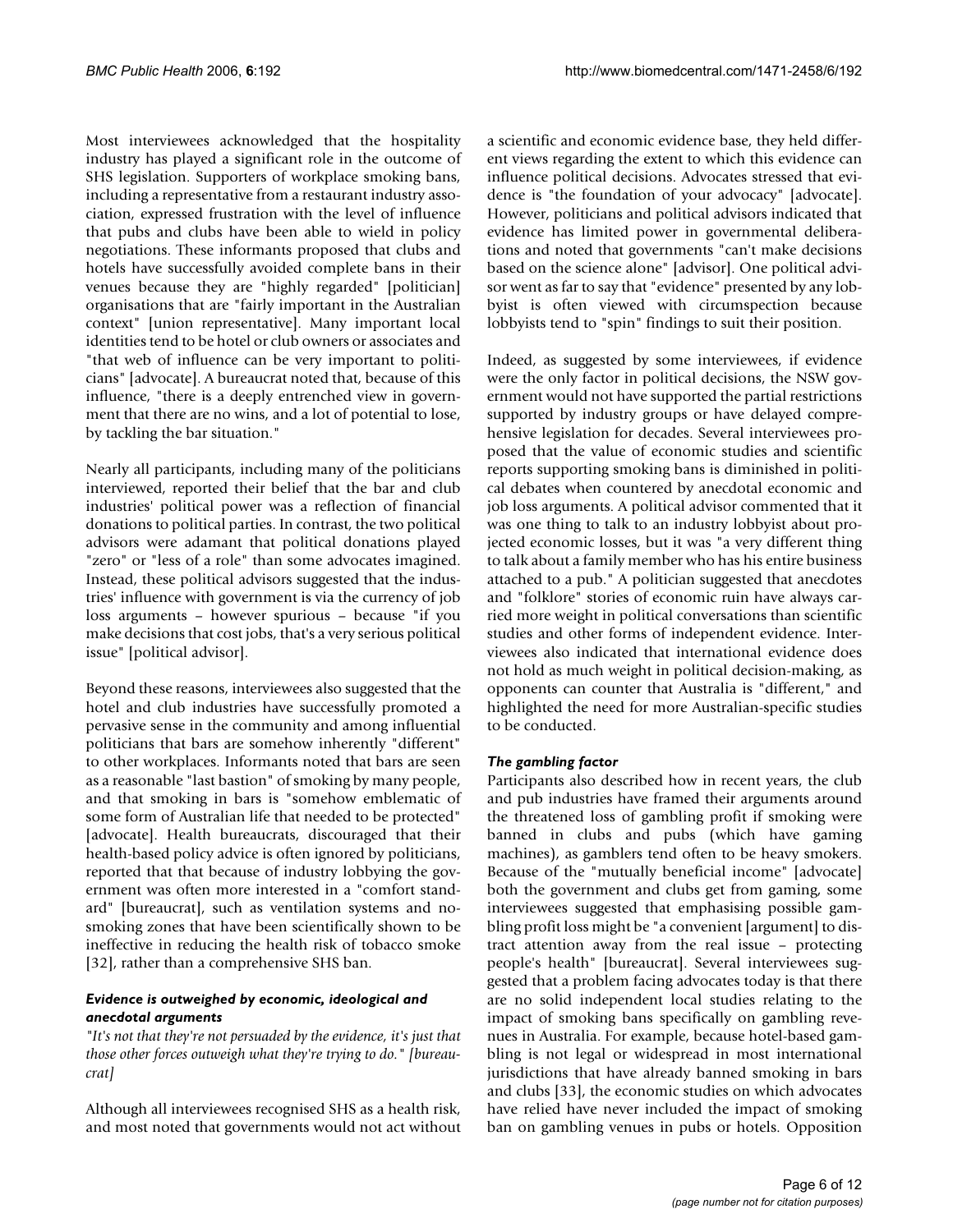groups, such as the AHA, have exploited this Australian "difference" and have argued that foreign studies of public support and positive economic impact are therefore irrelevant.

#### *What does the public believe?*

*"There isn't a visible constituency...that [resonates] with politicians, that gives them the impression, the belief, that there are real numbers attached to this issue for them electorally." [advocate]*

Nearly all interviewees agreed that public opinion is an influential factor in political decisions; however, what was considered to constitute evidence of public opinion differed between interviewees. Supporters of smoking bans have "always been heartened by the results of public opinion polls" [advocate] that show majority popular support for bans, and expressed frustration that these appeared to have little impact on politicians. In contrast, politicians and advisors explained that political assessment of public sentiment is often "more of a gut feeling" [advisor]. One advisor considered that people who go to pubs and clubs in rural areas are a different constituency than in the city, and suggested that this electorate was not ready for smoking bans.

Despite documented public support for smoking bans, interviewees noted that policymakers appear to believe that those in favour of bans are not as passionate about their preferences as those opposed to bans, and that the intensity of the public's support with regard to bans in pubs and clubs remains in doubt. One advocate suggested that the only times politicians hear of smoking bans are from the "usual suspects": the same predictable handful of tobacco control advocates. Several informants reported their belief that the public seldom vocalizes its support of bans to parliamentary representatives. In the face of industry lobbying, an advocate suggested that if politicians believe that smoking bans are not a pressing issue for their constituents, they think "'Why should we incur all this angst from the AHA?"'

Interestingly, despite smokefree venues becoming the norm and politicians claiming that smoking bans are not an important issue for their constituents, informants intimated that policymakers still fear that there could be political "backlash" from select segments of the population. Some Labor Party members indicated that their members have a strong sense of "camaraderie with blokes in this country" [politician] who want to smoke in their "traditional" local pub, and that the government believes rural constituents are less likely to be supportive of smoking bans than city-dwellers [political advisor].

While a former health minister acknowledged that in hindsight there was no political fallout from banning smoking in workplaces and restaurants, he indicated that past reluctance on the part of both major parties to pass legislation in the early- and mid-1990s was due in large part to its sense that "there was political concern and fear that there could be a voter backlash in the event of the restriction of smoking" because many people smoked. However, previous concerns of voter-backlash regarding workplaces, public transport, and restaurants have proven to be unfounded with the public supporting the restrictions, as evidenced by high compliance rates and increasing public support [13,20,34].

#### *What will overcome the inertia of incrementalism?*

*"The law of inertia, isn't that what's going on? You need something more powerful in order to change the direction. The inertia right now is to do nothing." [union representative]*

Similar to analysis of other tobacco control policy attempts [35-38], nearly all informants in this study believed that the challenge rests with advocates in NSW to "find a pathway...to make it politically advantageous" [advocate] for politicians to take action. Advocates and bureaucrats both acknowledged that the Health Department representatives had "laid everything on the table...[but] they can't influence the political process" [advocate] to progress SHS on the political agenda. Similarly, while minor party politicians and independent Members of Parliament had successfully pushed SHS onto the political agenda in the past by introducing bills and debate in Parliament, there was general agreement that only a bill introduced by the government would be accepted at this stage.

Advocates indicated that "the single most important thing... [is] that we remain committed and persistent" [advocate]. A political advisor agreed and stressed that although advocates may feel like they are "knocking their heads against a brick wall," they should "keep knocking because someone's [eventually] going to let you in."

Although no participant was able to conclusively state what they believed would be the "smoking gun" [union representative] that would overcome the inertia of incremental compromises in regards to pubs and clubs, they had a variety of suggestions of what tactics advocates should take to win the final endgame.

## *Keep the issue focused on workers' rights and health to discredit industry arguments*

Tobacco control supporters stressed the importance of keeping the issue of smoking bans centred on the concept of workers' rights and health protection. They suggested that the best way to counter the promotion of the "Aus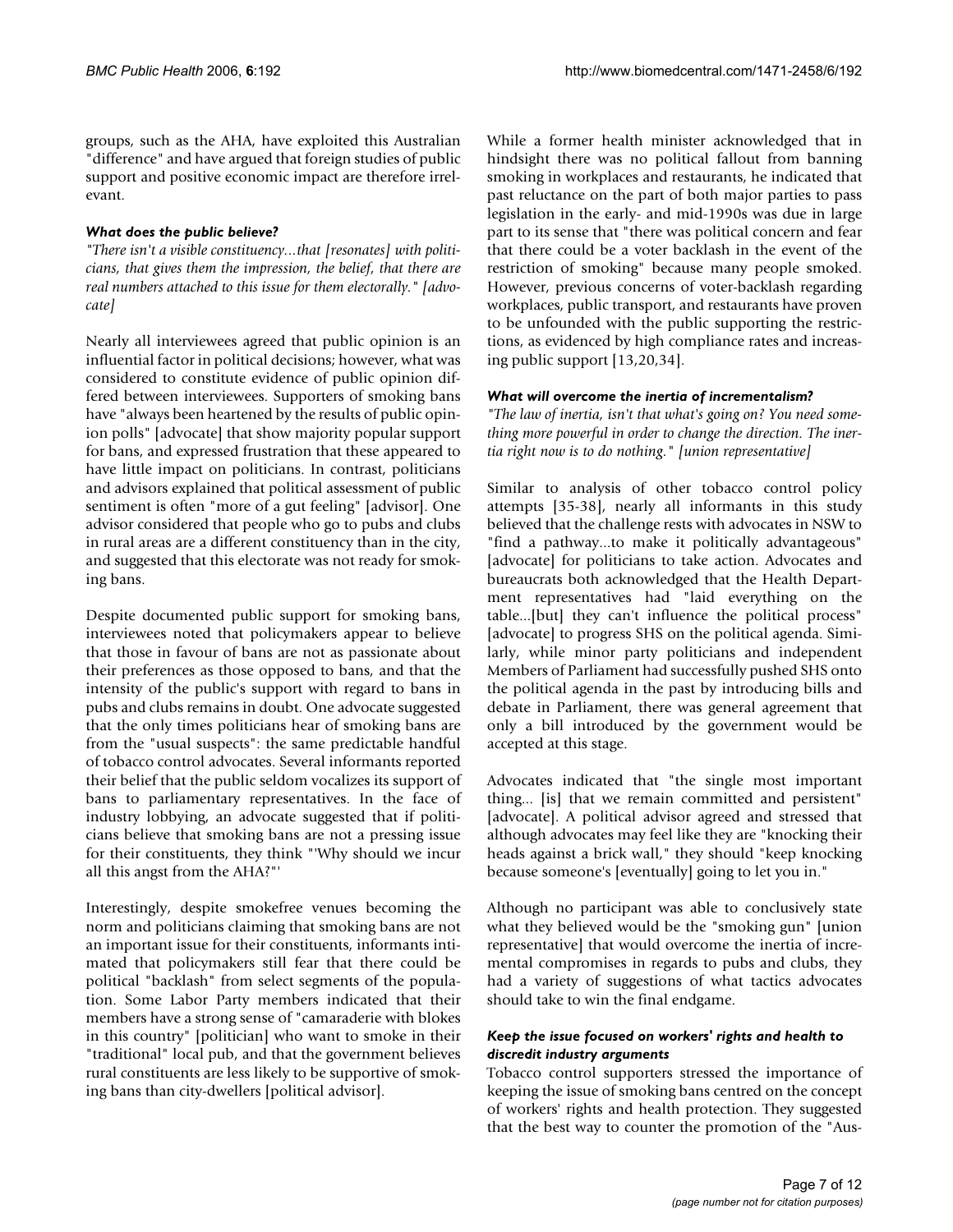tralian narrative" [advocate] that smoking and drinking go together, is to frame smoking bans around the idea that "there is something fundamentally un-Australian about exposing workers to risks that we protect other workers from in every other situation" [advocate]. By highlighting SHS as a health inequity and making "the connection between the unpleasant experience" and the proven danger of SHS resonate with both the public and politicians [advocate], advocates may better influence community support and counter industry arguments about revenue loss [38,39].

#### *Mobilize a visible constituency*

Most interviewees commented that one of the most powerful forces that would convince politicians to finally act would be the mobilization of a visible and diverse constituency demanding smoking bans in pubs and clubs. However, tobacco control supporters were sceptical about their ability to get the public impassioned about the issue because "we've reached a stalemate where places the empowered middle classes go are largely smokefree" [politician]. A union representative cautioned that "we're not going to necessarily going to get the public's perception to move all that much more than it already is," because, "to the extent to which you remove the problem for the majority," there are fewer people to view the issue as a problem.

## *Use the media strategically*

Nearly every participant commented that "the media have enormous power" [politician] in influencing both the public and political views about SHS. Media were seen as the "predominant" vehicle to educate the public [advocate], to "push politicians' buttons" [bureaucrat], and to contribute to changing social norms and expectations regarding the acceptability of passive smoking. Advocates and other tobacco control supporters indicated that they needed to strategically utilize the media by being available for public comment, calling into talk-back radio programs, writing letters to the editor, capitalizing on new evidence or events, and putting forward a vocal tobacco control position to counter-balance industry comments.

## *Partnerships with other groups*

Another strategy suggested by some informants to increase health advocates' profile with the public and gain more access to inside policy discussions, was partnerships with organisations, such as the labour unions, which the government sees as an important constituency. Advocates and the labour union representative noted that the formation of the "Smokefree '03" (now the "Smokefree Australia") campaign, comprising health charities, health advocacy groups and labour unions, broadened advocates' advocacy opportunities and access to politicians. For example, one advocate described how different organizations and individuals can play complimentary "good cop/bad cop" roles, with one organisation complimenting the government on its progress, and another taking a harder, critical stance in the media. Although some advocates cautioned that it can be challenging to present a united front or find agreement on issues, they believed a more cohesive strategy and acknowledgement of diverse allies could assist in advancing SHS on the political agenda.

## *Demonstrations and grassroots campaigns*

Interviewees described demonstrations and grassroots campaigns as another potentially influential strategy to put external pressure on the government. However, many participants said that the success of such strategies was dependent on the groups and individuals participating in the campaign, highlighting the importance of recognising each advocacy group's strengths and weaknesses in contributing to the SHS campaign. For example, some interviewees described how a hospitality labour union had effectively utilized grassroots lobbying to promote smokefree places – and had succeeded in influencing the Health Minister to include a ban on smoking at casino tables as part of the *Smokefree Environment Act 2000*. In contrast, while a community non-smokers advocacy group representative held the view that its rallies and letter-writing campaigns had given visibility to SHS issues, several other advocates cautioned that the group is perceived as "killjoys" [advocate] that lack credibility with policymakers and the community.

## *More court cases needed*

*"If you get a couple of [litigation] cases where major pubs or clubs go down...you'll have the government...falling over themselves to introduce urgent legislation if necessary in Parliament." [politician]*

Additional cases of litigation were another frequent suggestion about what would increase momentum on passive smoking legislation. Most participants said that previous court cases [40] had stimulated public debate, provided advocates with opportunity to increase media advocacy and allowed for tobacco control lobbying to be more favourably received by some politicians. Fear of litigation was viewed as a reason more clubs and pubs have voluntarily gone smoke-free [union representative], and the reason why the government went ahead with earlier SHS legislation [political advisor] [41].

The power of litigation to influence policy outcomes is supported by tobacco industry documents that show that the tobacco industry and its allies perceived early court cases such as major setbacks [28]. However, one advocate commented that at this stage court cases may not be "as threatening as they used to." For example, the most recent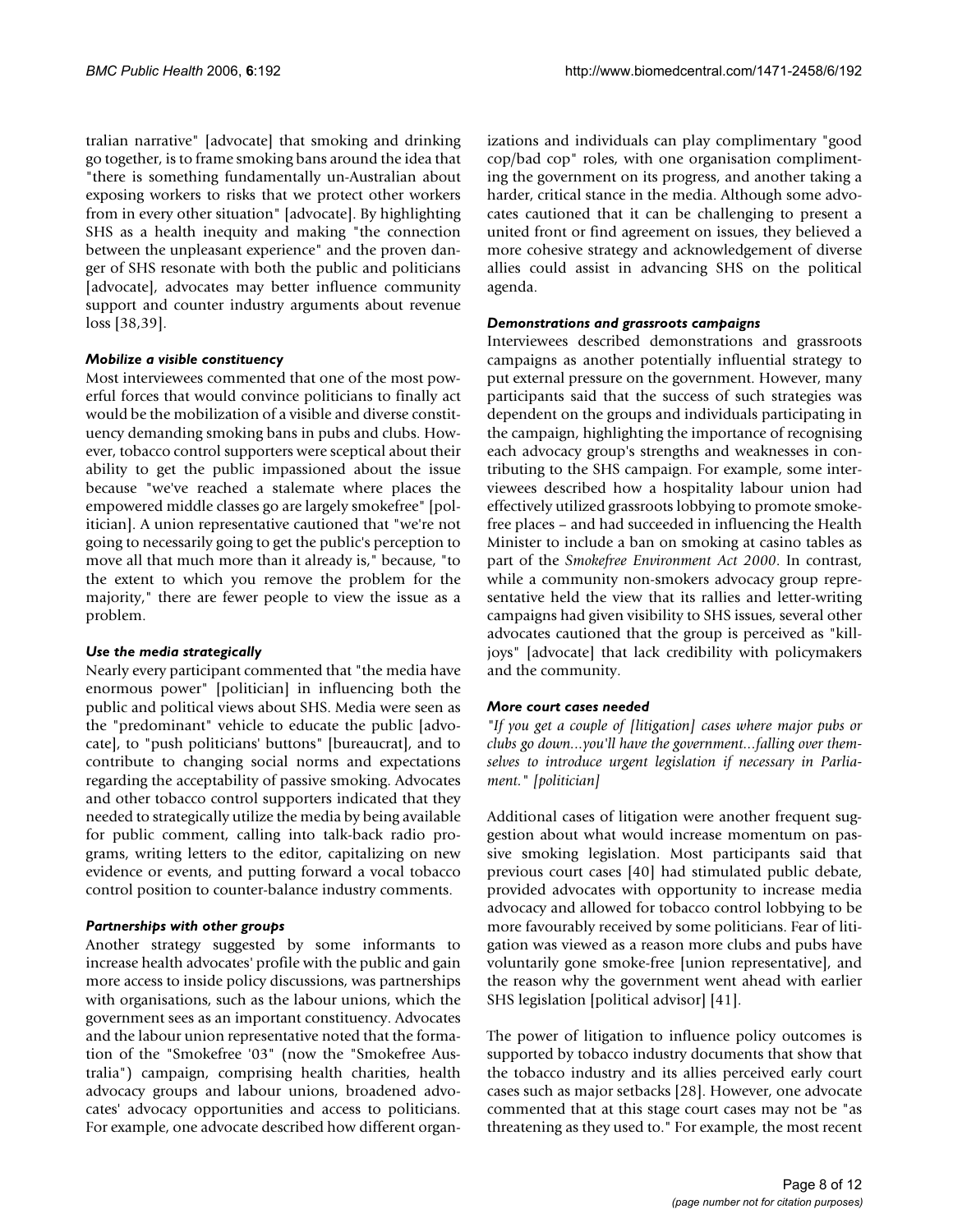case in 2001, in which the NSW Supreme Court awarded damages to a non-smoking bar attendant who had developed throat cancer [42], did not "achieve the outcomes we were all hoping for" [advocate]. Although the case established a legal precedent and prompted supportive media articles that bars and clubs can be responsible for workplace-caused tobacco-related disease, it did not result in additional political action.

#### *Competition with other states*

Many bureaucrats and politicians noted that NSW prides itself on leading other Australian states in government initiatives, and suggested that "one-upmanship" [bureaucrat] with other states might provide the stimulus for the NSW government to move faster. One politician noted that Australian states are like "dominos" and when one state takes the first step, the others will likely follow shortly after. For example, all Australian states followed the lead of the Australian Capital Territory (ACT) and then NSW by banning smoking in restaurants [43], and others have subsequently introduced laws to varying levels of comprehensiveness [44].

#### *Find champions in government*

*"You've either got to have a lot of constituents knocking on the door saying I want something done, or you've got to have a politician with a fire in the belly who takes this problem and says 'We bloody need to deal with it*."' [politician]

In addition to putting external pressure on policymakers through the outside advocacy strategies described above, interviewees suggested that advocates must find a champion in government and convince him or her that supporting smoking bans is a good political decision. In the past, legislative attempts have only been successful when championed by a senior government politician. Several interviewees suggested that if the Premier or another high ranking politician had the courage to stand up to critics and back the issue, legislation to ban smoking in pubs and clubs could happen without much resistance.

## **Discussion**

In the past 20 years, the tobacco control movement in NSW has advocated successfully for considerable SHS legislation and regulation, and non-smoking indoor areas are now the public norm, enjoying wide support [13,20,34]. Yet the bar, club and casino industries continue to avoid total bans in their environments. In the three years since the interviews for this study were conducted, an agreement for comprehensive SHS legislation that includes bars has yet to be reached in NSW. Once again, the government has made concessions to industry, this time in the form of a definition of "enclosed spaces" that will allow smoking in areas that are substantially enclosed. Other Australian states (Tasmania and Queensland), Ireland, Norway, New Zealand, England and Scotland and several state governments in the USA and Canada have either implemented total indoor smoking bans, or legislated for their introduction.

The factors inhibiting the adoption of comprehensive restrictions, as described in this study, appear not to have dissipated. Interviewees' comments show that SHS restrictions in NSW have been contested and never been defined solely as being about achieving health outcomes, but have been delayed by several broad factors including: the continued influence of industry groups that have successfully opposed regulation; issue wear-out; and political perceptions that there is not a salient constituency demanding smoking be banned in bars and clubs.

## *Industry influence*

A major challenge for proponents of SHS regulation, as with most tobacco control endeavours, lies in the public benefits of regulation being perceived as diffuse, while the potential costs of regulation are concentrated on a vocal single interest group – the clubs and hotel industry [45]. In September 2004, in anticipation of the announcement that NSW would end smoking in pubs, the AHA sent its members a fax claiming their businesses would be "destroyed", that there would be "20% job loss" and that "61% of bars in Dublin will not survive much longer" [46]. despite reports from Norway, New Zealand and New York showing that the recent adoption of bans in these venues had minimal impact on business [47-49]. Although economic and ideological arguments against SHS legislation would appear to be both wrong and outdated, industry groups have succeeded in promoting a politically potent combination of these to the heart of NSW politics.

## *Issue wear-out*

Advocates operating in incrementalist political environments face the challenge that they may achieve only achieve a portion of their goals before their issue is "wornout" and perceived to be "done" by politicians. Consonant with Nielsen's [39] observation of tobacco control in the United States, windows of opportunity [50] for creating tobacco control legislation may be closing in Australia as well. Issue wear-out may explain why other more immediate political concerns continually take precedence over SHS on the political agenda, why the public does not appear impassioned about the issue, and why SHS does not appear to politicians as a politically urgent problem that must be addressed.

#### *No visible constituency*

Although strong and unambiguous public opinion can be a powerful motivator to persuade government to act [37,38,51], interviewees did not believe that politicians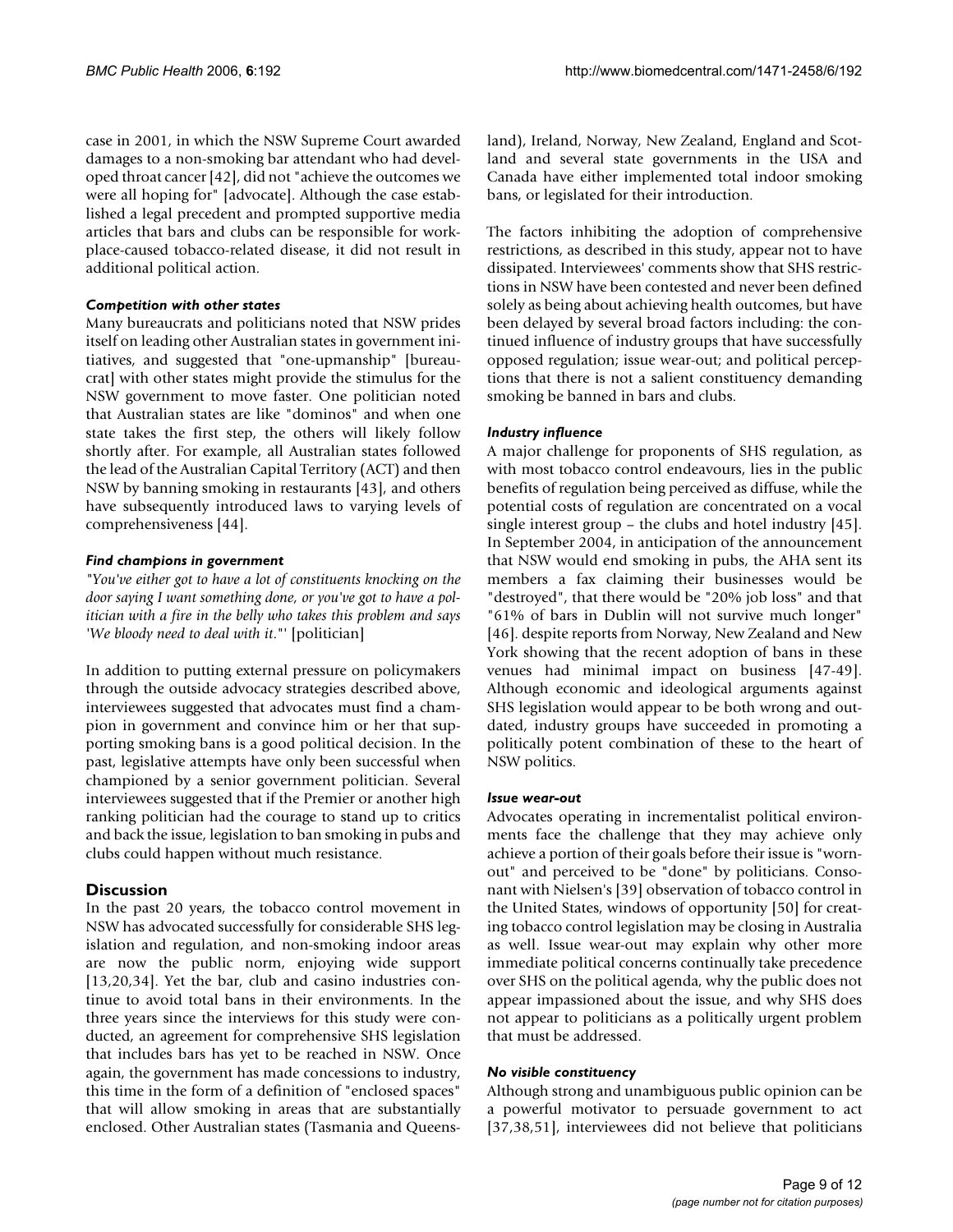feel that the public demands legislative action in the way that often characterises other health issues which receive urgent political attention. As long as politicians do not perceive that a significant number of their constituents support smokefree laws as a significant problem that needs urgent attention, they will not feel the need to progress towards complete bans any faster [50,52-54].

As advocates suggested, because most politicians often only hear from "usual suspects" on this issue, advocates would be advised to mobilize other constituencies to vocalize support of smoking bans in bars and clubs. These new voices might include constituents in marginal political seats, bar workers, doctors, and other health workers, whose voices might resonate with politicians and provide personal stories to counter the anecdotes about economic ruin presented by opposition groups. If advocates are able to demonstrate overwhelming public support that spans the spectrum of constituents, politicians and their advisors will have to publicly defend why they continue to refuse to ban smoking in all workplaces, and will be less able to dismiss public opinion surveys as unrepresentative of the NSW population.

#### *Lessons for the endgame*

Although advocates believed that past advancements towards smokefree areas were accomplished primarily through their groundwork strategies that would eventually be realised in the form of policies and laws, the support of a key legislator [38] was imperative in putting SHS on the political agenda both in 2000 (with restaurants and other public places) and in 2004 (with the latest in bars and clubs). No informant interviewed claimed to know anything precise about what influenced the Premier's apparently personal decision to take leadership on the issue and ban smoking in restaurants in 2000, alluding to his decision as a more or less inevitable response to the growing anti-smoking social environment in which he felt politically comfortable to act. Similarly, the entrance into politics of another champion in 2004 in the form of the newly appointed Minister for Cancer was undoubtedly critical to pushing bans in bars and clubs onto the political agenda [55,56]. As noted, the resulting legislation has been compromised in the face of industry lobbying, but the new law that will be implemented in July 2007 will see all fully enclosed rooms smokefree – another increment toward the final comprehensive total indoor smoking ban.

With the NSW government continuing to make concessions to industry demands, the strategies outlined by the participants in this study still have relevance to tobacco control advocates faced with similar incremental approaches. As with other studies, it appears that advocates in NSW have been the most successful when they utilize strategies that place outside pressure on policymakers, rather than trying to lobby from inside the political sphere, in which the industry excels [36,37,57].

In the past years, local advocates have capitalized on some of the tactics described in this study. An example was a 2005 media campaign in which an Irish bar patron mocks the NSW government for believing its residents are not ready for comprehensive bans when the Irish have been able to do it. This appropriated Australia's concern to not "lag behind" other countries [58]. By continuing to utilize their partnerships with groups that have visibility with the government and working on advancing smoking bans through the use of outside strategies – particularly media advocacy and the mobilization of additional voices – advocates can continue to create visible demand for smoking bans in bars and clubs and hold politicians accountable for the inequity of their exceptionalist policy of protecting all workers other than bar staff.

# **Conclusion**

Governments in the end stage of policy controls of SHS are often attracted to continuing drawn out incremental policy advances rather than risk confrontation with hospitality and tobacco interests. Advocates concerned to shorten the duration of this endgame must continue to insist that governments address the issue fundamentally by securing protection for all workers from SHS, rather than politically conceding to industry demands. Efforts are needed to both broaden and amplify community voices calling on governments to finish the job. Publicity to the growing number of state and national governments that have successfully implemented total bans over the past decade, as well as to continued public support, is likely to make incrementalism an increasingly unattractive political option.

## **Competing interests**

The author(s) declare that they have no competing interests.

## **Authors' contributions**

**KBJ** conducted the study, analysed the data and drafted the manuscript.

**SC** conceived of the study, supervised its conduct, and assisted in drafting the manuscript.

Both authors read and approved of the final manuscript.

## **Acknowledgements**

The research reported in this paper was supported by a grant from the National Health and Medical Research Council (#253657). The authors would like to acknowledge the contributions of Stacy Carter, Fiona Byrne, and Clare Hooker to this project. KBJ would like to acknowledge the sup-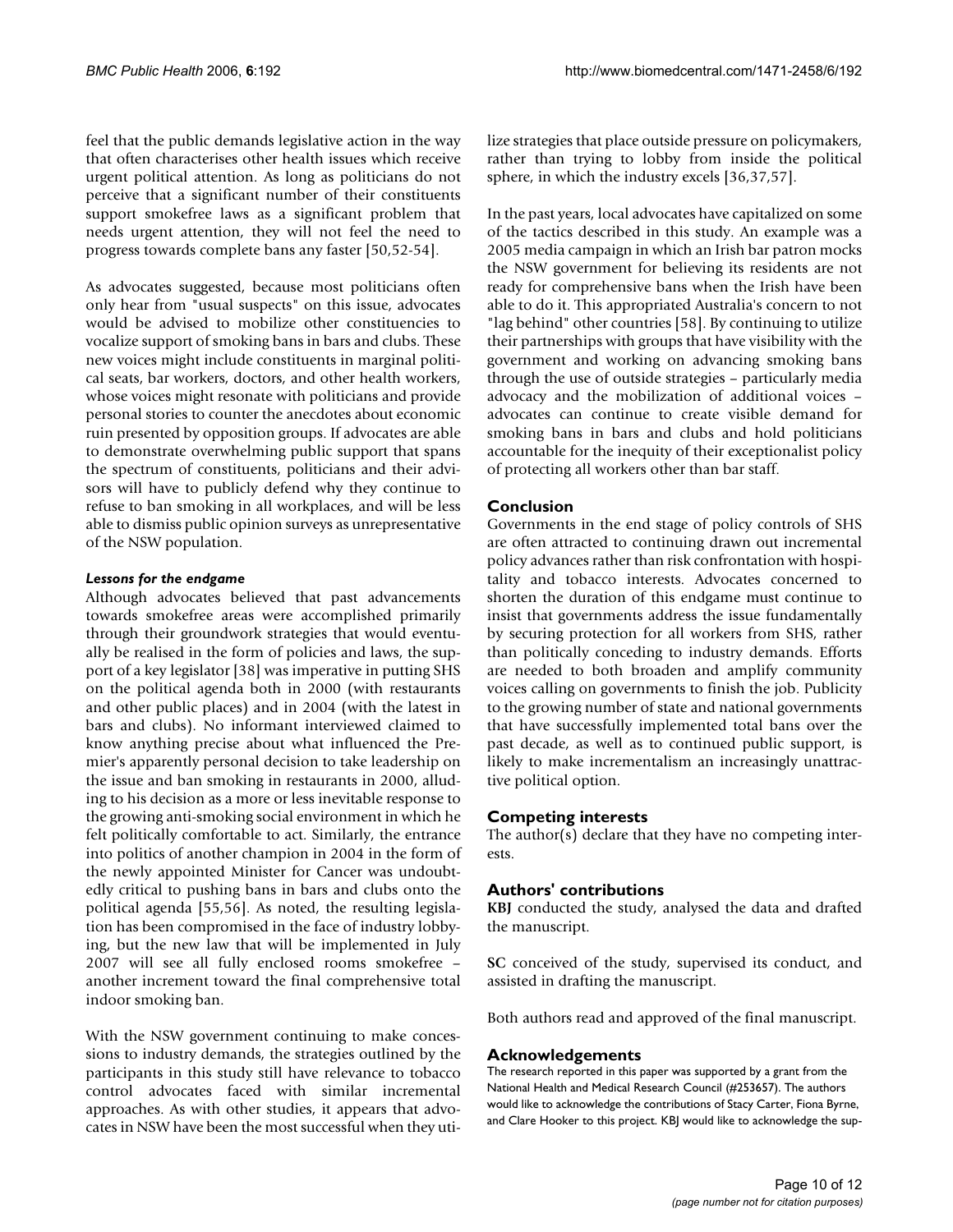port of the Australian-American Fulbright Commission for the generous grant to pursue Master's studies in Australia.

#### **References**

- 1. Siegel M, Skeer M: **[Exposure to secondhand smoke and excess](http://www.ncbi.nlm.nih.gov/entrez/query.fcgi?cmd=Retrieve&db=PubMed&dopt=Abstract&list_uids=12958397) [lung cancer mortality among workers in the "5 B's": bars,](http://www.ncbi.nlm.nih.gov/entrez/query.fcgi?cmd=Retrieve&db=PubMed&dopt=Abstract&list_uids=12958397) bowling alleys, billiard halls, betting establishments, and [bingo parlours.](http://www.ncbi.nlm.nih.gov/entrez/query.fcgi?cmd=Retrieve&db=PubMed&dopt=Abstract&list_uids=12958397)** *Tob Control* 2003, **12:**333-338.
- 2. Champion D, Chapman S: **[Framing pub smoking bans: an analy](http://www.ncbi.nlm.nih.gov/entrez/query.fcgi?cmd=Retrieve&db=PubMed&dopt=Abstract&list_uids=16020646)[sis of Australian print news media coverage, March 1996-](http://www.ncbi.nlm.nih.gov/entrez/query.fcgi?cmd=Retrieve&db=PubMed&dopt=Abstract&list_uids=16020646) [March 2003.](http://www.ncbi.nlm.nih.gov/entrez/query.fcgi?cmd=Retrieve&db=PubMed&dopt=Abstract&list_uids=16020646)** *J Epidemiol Community Health* 2005, **59:**679-684.
- 3. Chapman S: **"Half pregnant" occupational health policy on environmental tobacco smoke (editorial).** *Occupational and Environmental Medicine* 2004, **61:**385-386.
- 4. Chapman S, Wakefield M: **Tobacco control advocacy in Australia: reflections on 30 years of progress.** *Health Education & Behaviour* 2001, **29:**274-289.
- 5. Studlar DT: **The politics of tobacco control in Australia and New Zealand: a preliminary report.** *Paper presented at the Political Science Program; Institute of Advanced Studies, Research School of Social Sciences, The Australian National University* 2003.
- 6. Australian Institute of Health and Welfare: *2004 National Drug Strategy Household Survey: first results* Canberra: AIHW; 2005.
- 7. Bryan-Jones K: **The political evolution of secondhand smoke legislation in New South Wales, Australia.** *MPhil* 2004 [[http://](http://tobacco.health.usyd.edu.au/site/supersite/resources/pdfs/bryan_jones_thesis_2004.pdf) [tobacco.health.usyd.edu.au/site/supersite/resources/pdfs/](http://tobacco.health.usyd.edu.au/site/supersite/resources/pdfs/bryan_jones_thesis_2004.pdf) [bryan\\_jones\\_thesis\\_2004.pdf\]](http://tobacco.health.usyd.edu.au/site/supersite/resources/pdfs/bryan_jones_thesis_2004.pdf). University of Sydney, School of Public Health
- 8. Hirayama T: **[Non-smoking wives of heavy smokers have a](http://www.ncbi.nlm.nih.gov/entrez/query.fcgi?cmd=Retrieve&db=PubMed&dopt=Abstract&list_uids=6779940) [higher risk of lung cancer: a study from Japan.](http://www.ncbi.nlm.nih.gov/entrez/query.fcgi?cmd=Retrieve&db=PubMed&dopt=Abstract&list_uids=6779940)** *British Medical Journal* 1981, **282:**183-185.
- 9. National Health and Medical Research Council: *Effects of passive smoking on health: report of the NH&MRC Working Party of the Effects of Passive Smoking on Health* Canberra: Australian Government Publishing Service; 1986.
- 10. Chapman S: **[The news on smoking: newspaper coverage of](http://www.ncbi.nlm.nih.gov/entrez/query.fcgi?cmd=Retrieve&db=PubMed&dopt=Abstract&list_uids=2782518) [smoking and health in Australia, 1987–88.](http://www.ncbi.nlm.nih.gov/entrez/query.fcgi?cmd=Retrieve&db=PubMed&dopt=Abstract&list_uids=2782518)** *American Journal of Public Health* 1989, **79:**1419-1421.
- 11. Durrant R, Wakefield M, Clegg-Smith K, Chapman S: **[Tobacco in](http://www.ncbi.nlm.nih.gov/entrez/query.fcgi?cmd=Retrieve&db=PubMed&dopt=Abstract&list_uids=12878777) [the news: an analysis of newspaper coverage of tobacco](http://www.ncbi.nlm.nih.gov/entrez/query.fcgi?cmd=Retrieve&db=PubMed&dopt=Abstract&list_uids=12878777) [issues in Australia, 2001.](http://www.ncbi.nlm.nih.gov/entrez/query.fcgi?cmd=Retrieve&db=PubMed&dopt=Abstract&list_uids=12878777)** *Tob Control* 2003, **12(Suppl 2):**ii75-81.
- 12. Chapman S, Woodward S: **Australian court rules that passive smoking causes lung cancer, asthma attacks, and respiratory disease.** *British Medical Journal* 1991, **301:**943-945.
- 13. Chapman S, Borland R, Lal A: **[Has the ban on smoking in New](http://www.ncbi.nlm.nih.gov/entrez/query.fcgi?cmd=Retrieve&db=PubMed&dopt=Abstract&list_uids=11419771) [South Wales restaurants worked?: a comparison of restau](http://www.ncbi.nlm.nih.gov/entrez/query.fcgi?cmd=Retrieve&db=PubMed&dopt=Abstract&list_uids=11419771)[rants in Sydney and Melbourne.](http://www.ncbi.nlm.nih.gov/entrez/query.fcgi?cmd=Retrieve&db=PubMed&dopt=Abstract&list_uids=11419771)** *Medical Journal of Australia* 2001, **174:**512-515.
- 14. Wainwright R: **Club and Pub Staff Want Smoking Banned at Work.** *Sydney Morning Herald* . May 7 2001
- 15. Sartor F: **NSW Government Media Release. New rules to stamp out smoking in clubs and pubs.** . 10th February 2006
- 16. Harper T, Martin J: **Trojan horses: how the tobacco industry infiltrates the smokefree debate in Australia.** *Australian and New Zealand Journal of Public Health* 2002, **26:**572-573.
- 17. Cains T, Cannata S, Poulos R, Ferson M, Steward B: **[Designated "no](http://www.ncbi.nlm.nih.gov/entrez/query.fcgi?cmd=Retrieve&db=PubMed&dopt=Abstract&list_uids=14985590) [smoking" areas provide from partial to no protection from](http://www.ncbi.nlm.nih.gov/entrez/query.fcgi?cmd=Retrieve&db=PubMed&dopt=Abstract&list_uids=14985590) [environmental tobacco smoke.](http://www.ncbi.nlm.nih.gov/entrez/query.fcgi?cmd=Retrieve&db=PubMed&dopt=Abstract&list_uids=14985590)** *Tob Control* 2004, **13:**17-22.
- 18. Al-Delaimy W, Fraser T, Woodward A: **[Nicotine in hair of bar](http://www.ncbi.nlm.nih.gov/entrez/query.fcgi?cmd=Retrieve&db=PubMed&dopt=Abstract&list_uids=11297141) [and restaurant workers.](http://www.ncbi.nlm.nih.gov/entrez/query.fcgi?cmd=Retrieve&db=PubMed&dopt=Abstract&list_uids=11297141)** *New Zealand Medical Journal* 2001, **114:**80-83.
- 19. Eisner M, Smith A, Blanc P: **[Bartenders' respiratory health after](http://www.ncbi.nlm.nih.gov/entrez/query.fcgi?cmd=Retrieve&db=PubMed&dopt=Abstract&list_uids=9851475) [establishment of smoke-free bars and taverns.](http://www.ncbi.nlm.nih.gov/entrez/query.fcgi?cmd=Retrieve&db=PubMed&dopt=Abstract&list_uids=9851475)** *JAMA* 1998, **280:**1909-1914.
- 20. Walsh R, Tzelepis F: **Support for smoking restrictions in bars and gaming areas: review of Australian studies.** *Australian and New Zealand Journal of Public Health* 2003, **27:**310.
- 21. Scollo M, Lal A, Hyland A, Glantz S: **[Review of the quality of stud](http://www.ncbi.nlm.nih.gov/entrez/query.fcgi?cmd=Retrieve&db=PubMed&dopt=Abstract&list_uids=12612356)[ies on the economic effects of smoke-free policies on the](http://www.ncbi.nlm.nih.gov/entrez/query.fcgi?cmd=Retrieve&db=PubMed&dopt=Abstract&list_uids=12612356) [hospitality industry.](http://www.ncbi.nlm.nih.gov/entrez/query.fcgi?cmd=Retrieve&db=PubMed&dopt=Abstract&list_uids=12612356)** *Tobacco Control* 2003, **12:**13-20.
- Jacobson P, Wasserman J, Raube K: The politics of anti-smoking **legislation: lessons from six states.** *Journal of Health Politics, Policy, and Law* 1993, **18:**787-819.
- 23. Mangurian C, Bero LA: **[Lessons learned from the tobacco indus](http://www.ncbi.nlm.nih.gov/entrez/query.fcgi?cmd=Retrieve&db=PubMed&dopt=Abstract&list_uids=11111269)[try's efforts to prevent the passage of a workplace smoking](http://www.ncbi.nlm.nih.gov/entrez/query.fcgi?cmd=Retrieve&db=PubMed&dopt=Abstract&list_uids=11111269) [restriction.](http://www.ncbi.nlm.nih.gov/entrez/query.fcgi?cmd=Retrieve&db=PubMed&dopt=Abstract&list_uids=11111269)** *American Journal of Public Health* 2000, **90:**1926-1930.
- 24. Muggli M, Forster J, Hurt R, Repace J: **[The smoke you don't see:](http://www.ncbi.nlm.nih.gov/entrez/query.fcgi?cmd=Retrieve&db=PubMed&dopt=Abstract&list_uids=11527774) [uncovering tobacco industry scientific strategies aimed](http://www.ncbi.nlm.nih.gov/entrez/query.fcgi?cmd=Retrieve&db=PubMed&dopt=Abstract&list_uids=11527774) [against control of environmental tobacco smoke.](http://www.ncbi.nlm.nih.gov/entrez/query.fcgi?cmd=Retrieve&db=PubMed&dopt=Abstract&list_uids=11527774)** *American Journal of Public Health* 2001, **91:**.
- 25. Barnoya J, Glantz S: **[Tobacco industry success in preventing the](http://www.ncbi.nlm.nih.gov/entrez/query.fcgi?cmd=Retrieve&db=PubMed&dopt=Abstract&list_uids=12432156) [regulation of secondhand smoke in Latin America: the](http://www.ncbi.nlm.nih.gov/entrez/query.fcgi?cmd=Retrieve&db=PubMed&dopt=Abstract&list_uids=12432156) ["Latin Project".](http://www.ncbi.nlm.nih.gov/entrez/query.fcgi?cmd=Retrieve&db=PubMed&dopt=Abstract&list_uids=12432156)** *Tobacco Control* 2002, **11:**305-314.
- 26. Dearlove J, Bialous S, Glantz S: **[Tobacco industry manipulation of](http://www.ncbi.nlm.nih.gov/entrez/query.fcgi?cmd=Retrieve&db=PubMed&dopt=Abstract&list_uids=12034999) [the hospitality industry to maintain smoking in public places.](http://www.ncbi.nlm.nih.gov/entrez/query.fcgi?cmd=Retrieve&db=PubMed&dopt=Abstract&list_uids=12034999)** *Tobacco Control* 2002, **11:**94-104.
- 27. Bryan-Jones K, Bero LA: **[The tobacco industry's efforts to](http://www.ncbi.nlm.nih.gov/entrez/query.fcgi?cmd=Retrieve&db=PubMed&dopt=Abstract&list_uids=12660202) [defeat the Occupational Safety and Health Administration's](http://www.ncbi.nlm.nih.gov/entrez/query.fcgi?cmd=Retrieve&db=PubMed&dopt=Abstract&list_uids=12660202) [workplace smoking regulation.](http://www.ncbi.nlm.nih.gov/entrez/query.fcgi?cmd=Retrieve&db=PubMed&dopt=Abstract&list_uids=12660202)** *American Journal of Public Health* 2003, **93:**585-592.
- 28. Trotter L, Chapman S: **["Conclusions about exposure to ETS](http://www.ncbi.nlm.nih.gov/entrez/query.fcgi?cmd=Retrieve&db=PubMed&dopt=Abstract&list_uids=14645955) [and health that will be unhelpful to us": How the tobacco](http://www.ncbi.nlm.nih.gov/entrez/query.fcgi?cmd=Retrieve&db=PubMed&dopt=Abstract&list_uids=14645955) industry attempted to delay and discredit the 1997 Australian National Health and Medical Research Council report on [passive smoking.](http://www.ncbi.nlm.nih.gov/entrez/query.fcgi?cmd=Retrieve&db=PubMed&dopt=Abstract&list_uids=14645955)** *Tobacco Control* 2003, **12:**iii102-iii106.
- 29. Chapman S, Penman A: **["Can't stop the boy": Philip Morris' use](http://www.ncbi.nlm.nih.gov/entrez/query.fcgi?cmd=Retrieve&db=PubMed&dopt=Abstract&list_uids=14645956) [of Healthy Buildings International to prevent workplace](http://www.ncbi.nlm.nih.gov/entrez/query.fcgi?cmd=Retrieve&db=PubMed&dopt=Abstract&list_uids=14645956) [smoking bans in Australia.](http://www.ncbi.nlm.nih.gov/entrez/query.fcgi?cmd=Retrieve&db=PubMed&dopt=Abstract&list_uids=14645956)** *Tobacco Control* 2003, **12:**iii107-iii112.
- 30. Bero LA, Montini T, Bryan-Jones K, Mangurian C: **[Science in regu](http://www.ncbi.nlm.nih.gov/entrez/query.fcgi?cmd=Retrieve&db=PubMed&dopt=Abstract&list_uids=11740023)**[latory policy making: case studies in the development of](http://www.ncbi.nlm.nih.gov/entrez/query.fcgi?cmd=Retrieve&db=PubMed&dopt=Abstract&list_uids=11740023) workplace smoking restrictions. **Tobacco Control 2001**, [workplace smoking restrictions.](http://www.ncbi.nlm.nih.gov/entrez/query.fcgi?cmd=Retrieve&db=PubMed&dopt=Abstract&list_uids=11740023) **10:**329-336.
- 31. Ritchie J, Lewis J, (Eds.): **Qualitative Research Practice: A Guide for Social Science Students and Researchers.** London: Sage Publications; 2003.
- 32. Repace J: *An air quality survey of respirable particles and particulate carcinogens in Delaware hospitality venues before and after a smoking ban* Bowie, MD; 2003.
- 33. Harper T: **[Smoking and gambling: a trance inducing ritual.](http://www.ncbi.nlm.nih.gov/entrez/query.fcgi?cmd=Retrieve&db=PubMed&dopt=Abstract&list_uids=12773737)** *Tobacco Control* 2003, **12:**231-233.
- 34. Tzelepis F, Walsh RA, Paul CL: **Community attitudes towards environmental tobacco smoke in licensed premises: followup study after the Sharp case.** *Australian and New Zealand Journal of Public Health* 2003, **27:**539-542.
- 35. Jacobson P, Zapawa LM: **Clean Indoor Air Restrictions: Progress and Promise.** In *Regulating Tobacco* Edited by: Rabin RL, Sugarman SD. Melbourne: Oxford University Press; 2001.
- 36. Balbach ED, Traynor MP, Glantz SA: **[The implementation of Cal](http://www.ncbi.nlm.nih.gov/entrez/query.fcgi?cmd=Retrieve&db=PubMed&dopt=Abstract&list_uids=10979517)[ifornia's tobacco tax initiative: the critical role of outsider](http://www.ncbi.nlm.nih.gov/entrez/query.fcgi?cmd=Retrieve&db=PubMed&dopt=Abstract&list_uids=10979517) [strategies in protecting Proposition 99.](http://www.ncbi.nlm.nih.gov/entrez/query.fcgi?cmd=Retrieve&db=PubMed&dopt=Abstract&list_uids=10979517)** *Journal of Health Politics, Policy and Law* 2000, **25:**689-715.
- 37. Givel M, Glantz S: **[Failure to defend a successful state tobacco](http://www.ncbi.nlm.nih.gov/entrez/query.fcgi?cmd=Retrieve&db=PubMed&dopt=Abstract&list_uids=10800426) [control program: policy lessons from Florida.](http://www.ncbi.nlm.nih.gov/entrez/query.fcgi?cmd=Retrieve&db=PubMed&dopt=Abstract&list_uids=10800426)** *American Journal of Public Health* 2000, **90:**762-767.
- 38. Jacobson PD, Wasserman J, Raube K: *The Political Evolution of Anti-Smoking Legislation* Santa Monica, California; 1992.
- 39. Nielsen LB: **American tobacco policy in the 20th century: The importance of attention, mobilization, and causal stories.** *Midwest Political Science Association; Chicago, Illinois* 2003.
- 40. Cancer Council of New South Wales: *When smoke gets in your eyes...nose, throat, lungs, and bloodstream: A guide to passive smoking and the law in NSW. Sydney* 2001.
- 41. Studlar DT: **Tobacco control policy instruments in a shrinking world: how much policy learning?** In *Public Policy and Public Management in a Globalized World: Policy Learning and Policy Emulation Across Countries and Regions* Edited by: Levi-Faur D, Vigoda E. New York: Marcel Dekker; 2004.
- 42. Stewart BW, Semmler PC: **[Sharp v Port Kembla RSL Club:](http://www.ncbi.nlm.nih.gov/entrez/query.fcgi?cmd=Retrieve&db=PubMed&dopt=Abstract&list_uids=11936307) [establishing causation of laryngeal cancer by environmental](http://www.ncbi.nlm.nih.gov/entrez/query.fcgi?cmd=Retrieve&db=PubMed&dopt=Abstract&list_uids=11936307) [tobacco smoke.](http://www.ncbi.nlm.nih.gov/entrez/query.fcgi?cmd=Retrieve&db=PubMed&dopt=Abstract&list_uids=11936307)** *Medical Journal of Australia* 2002, **176:**113-116.
- 43. Montague M, Martin J, Harper T: *Reflections on tobacco control campaigning and the achievements of smokefree dining and gambling in Victoria 2000 to 2002. Melbourne* 2002.
- 44. Action on Smoking and Health Australia: **Smokefree laws: Australian states and the world.** [[http://www.ashaust.org.au/SF'03/](http://www.ashaust.org.au/SF) [law.htm\]](http://www.ashaust.org.au/SF). 27th February 2006
- 45. Wilson JQ: **The Politics of Regulation.** In *The Politics of Regulation* Edited by: Wilson JQ. New York: Basic Books, Inc.; 1980:357-394.